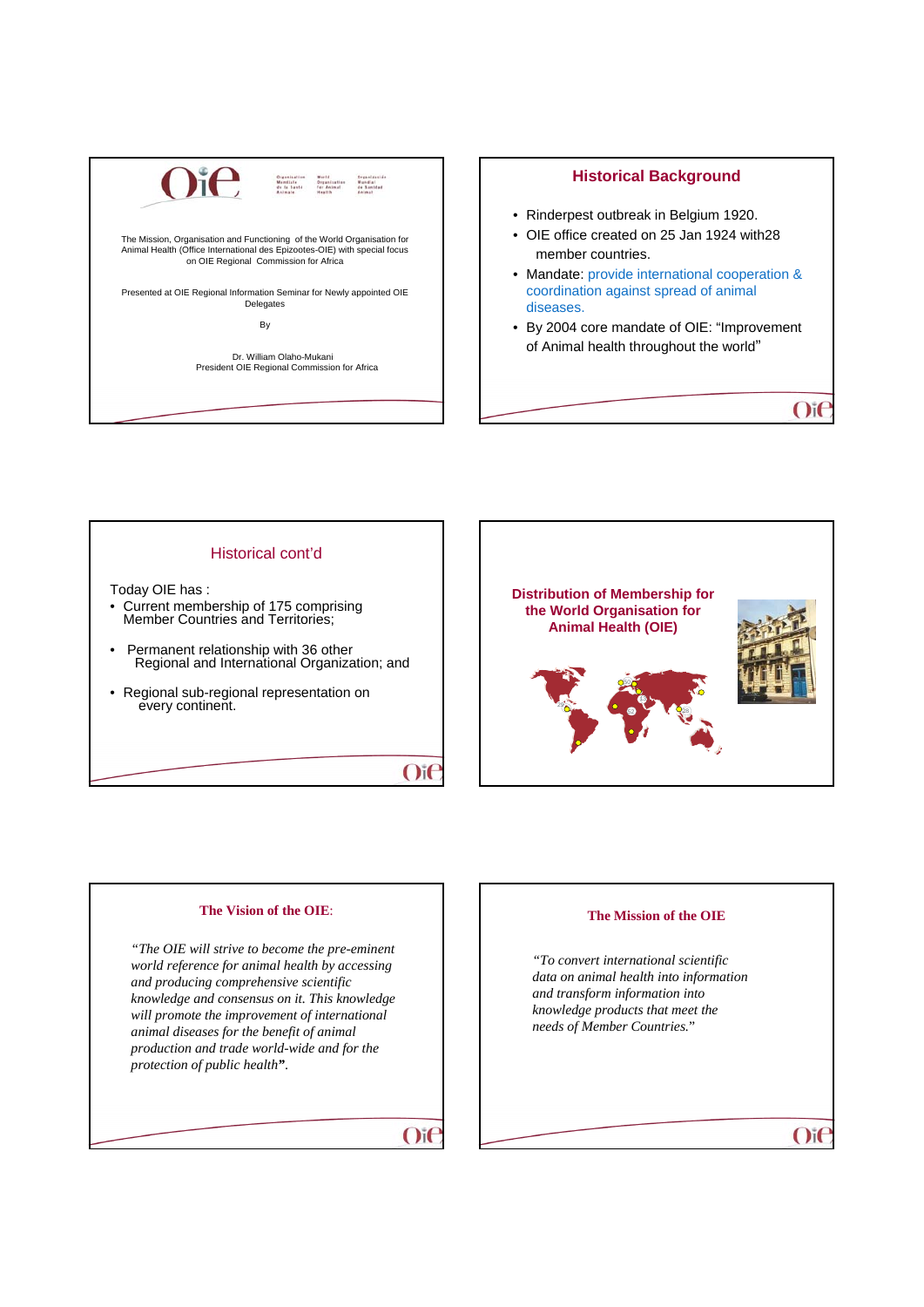







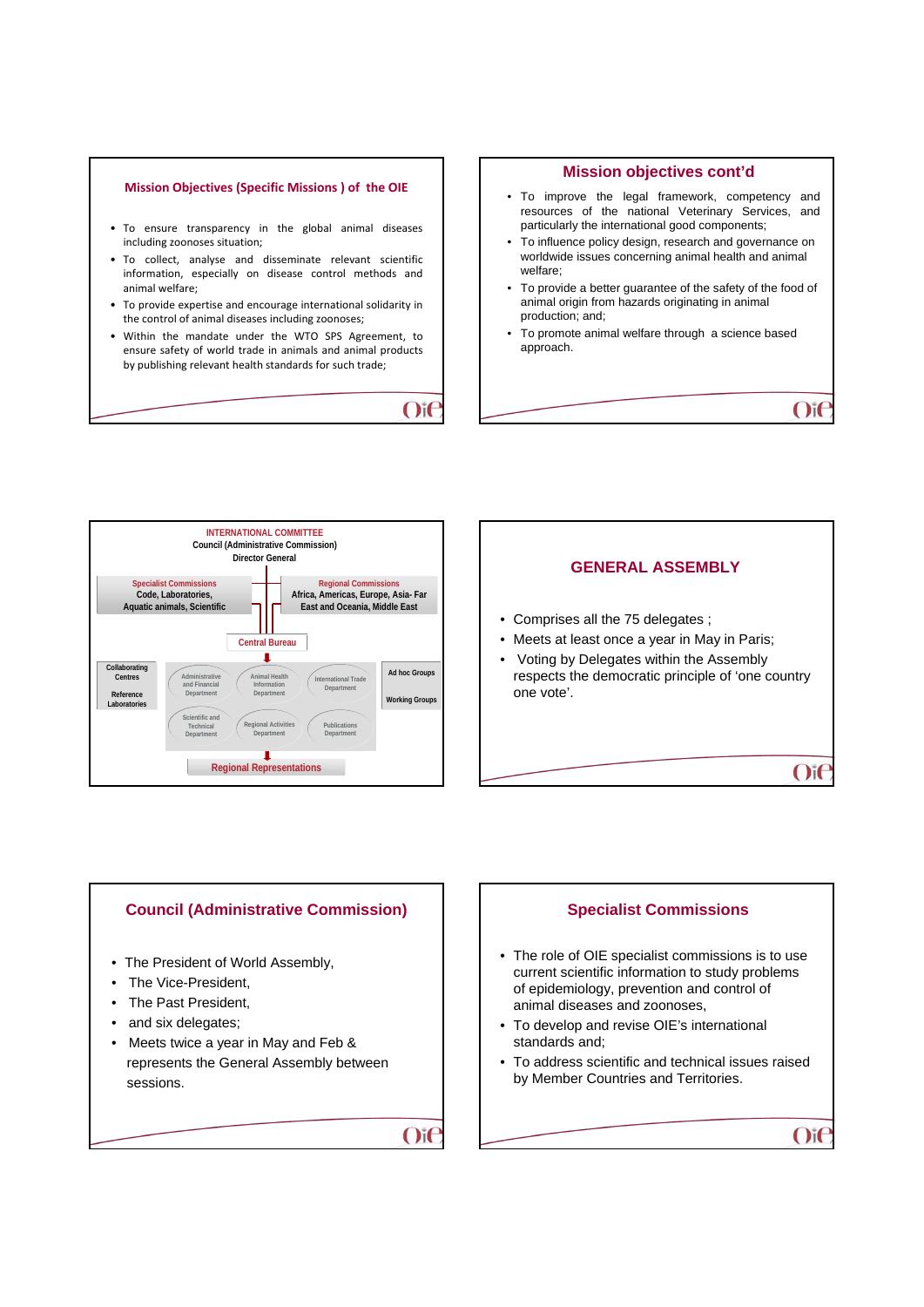# **There are Four specialist commission:**

- Terrestrial Animal health Standards Commission ("Terrestrial Code Commission").
- Scientific Commission for Animal Diseases ("Scientific Commission").
- Biological Standards Commission ("Laboratories Commission").
- Aquatic Animal Health Standards Commission ("Aquatic Animals Commission")

 $O$ if

# **Terrestrial Animal Health Standards Commission ("Terrestrial Code Commission")**

- Founded in 1960.
- Ensures that the recommendations of Terrestrial Animal Health Code on protection of international trade and surveillance methods for animal diseases and zoonoses are based on current scientific information.
- Works with internationally renown experts.
- Collaborates with Aquatic Health Standards and biological standards and scientific commissions on issues of harmonisation.

# **The Scientific Commission for Animal Diseases ("Scientific Commission")**

- Founded in 1946;
- Assists in identifying the most appropriate strategies and measures for disease prevention and control;
- Examines Member Country submissions regarding their animal health status for those countries that wish to be included on OIE list of freedom from curtain diseases and infections.



 $O$ i $\epsilon$ 

### **The Biological Standards Commission ("Laboratories Commission")**

 $O$ if

 $O$ it

- Founded in 1949.
- Responsible for establishing or approving methods for diagnosis of diseases of mammals, birds and bees.
- Responsible for recommendation of the most effective biological products e.g. Vaccines
- Oversees the production of the Manual of Diagnostic Tests and Vaccines for Terrestrial Animals.
- Also selects OIE Reference laboratories for Disease and Terrestrial Animals.
- Promotes the preparation and distribution of standards reagents for diagnostic testing.

# **Aquatic Animal Health Standards Commission (Aquatic Animals Commission)**  • Founded in 1960. • Compiles information on aquatic animal diseases (amphibians , crustaceans, fish and molluscs, and methods for controlling them). • Produces the Aquatic Animal health Code & Manual of Diagnostic Tests for Aquatic Animals. • Organises Scientific meetings on diverse topics of importance to aquaculture.

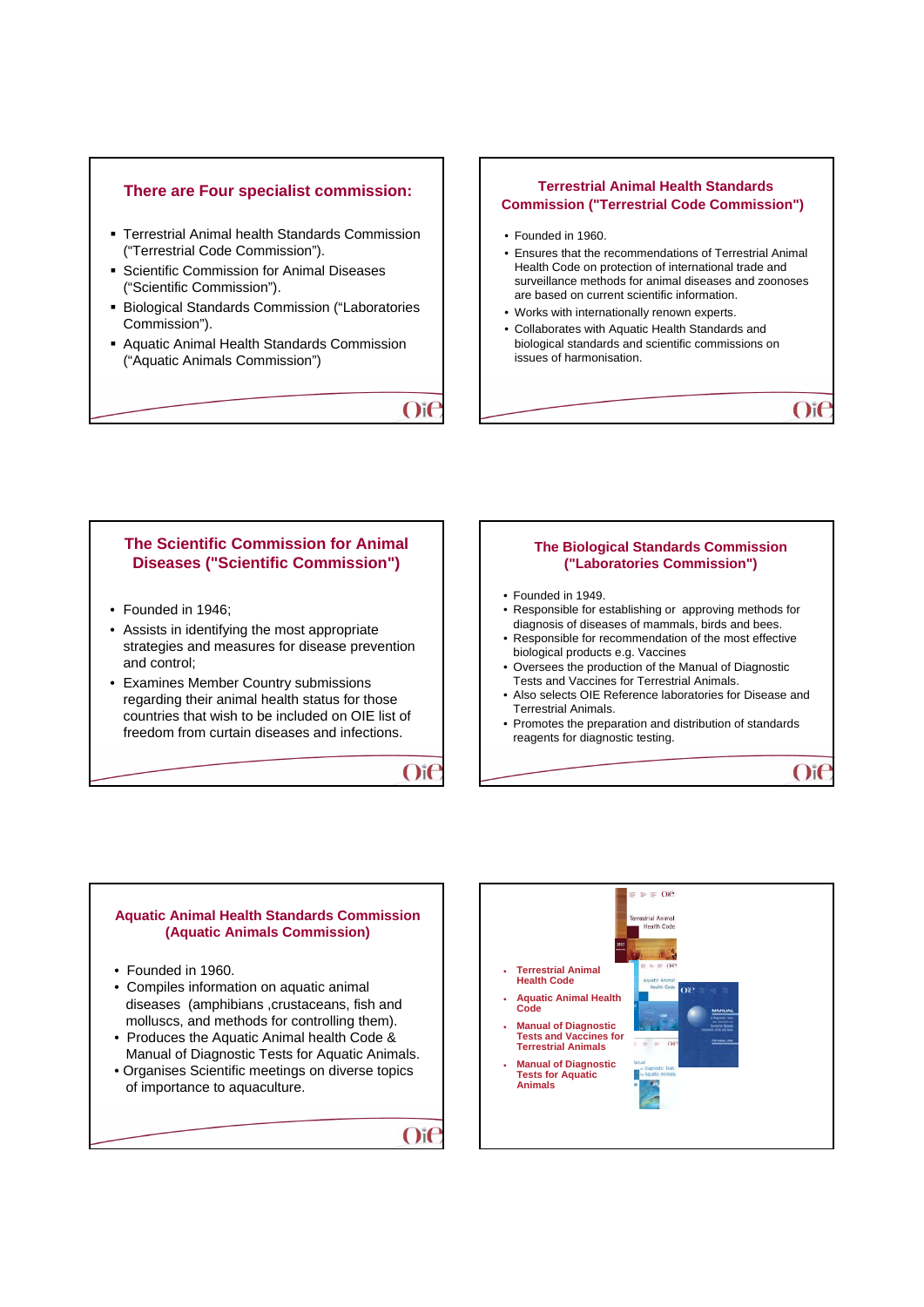

 $O$ i $\epsilon$ 

 $O$ i $\epsilon$ 

# **Reference Laboratories Cont'***d*

- Also provide scientific and technical training for personnel from OIE Member Countries and Territories.
- Coordinate Scientific and Technical Studies in collaboration with other laboratories or organisations.
- Guidelines for applicants for designation as OIE Ref. Labs have been developed.
- OIE encourages Twining of less advanced Labs in Third World with those in more advanced countries of the North and West.

 $O$ if



#### Countries with six or more OIE Reference Laboratories

|                                    | <b>Number of Reference</b> |
|------------------------------------|----------------------------|
| Country                            | Laboratories               |
| Australia                          | 8                          |
| Canada                             | 15                         |
| <b>France</b>                      | 16                         |
| Germany                            | 12                         |
| Italy                              | 9                          |
| Japan                              | 13                         |
| South Africa                       | 6                          |
| <b>United Kingdom</b>              | 30                         |
| <b>United States of</b><br>America | 25                         |

# **Collaborating Centres**

- The OIE has 35 collaborating centres covering 33 topics in 20 Member Countries.
- The OIE Collaborating Centres are centres of excellence of expertise in a specific designated spheres of competence relating to the management of general questions on animal health issues (e.g. epidemiology, risk analysis, vaccine development).

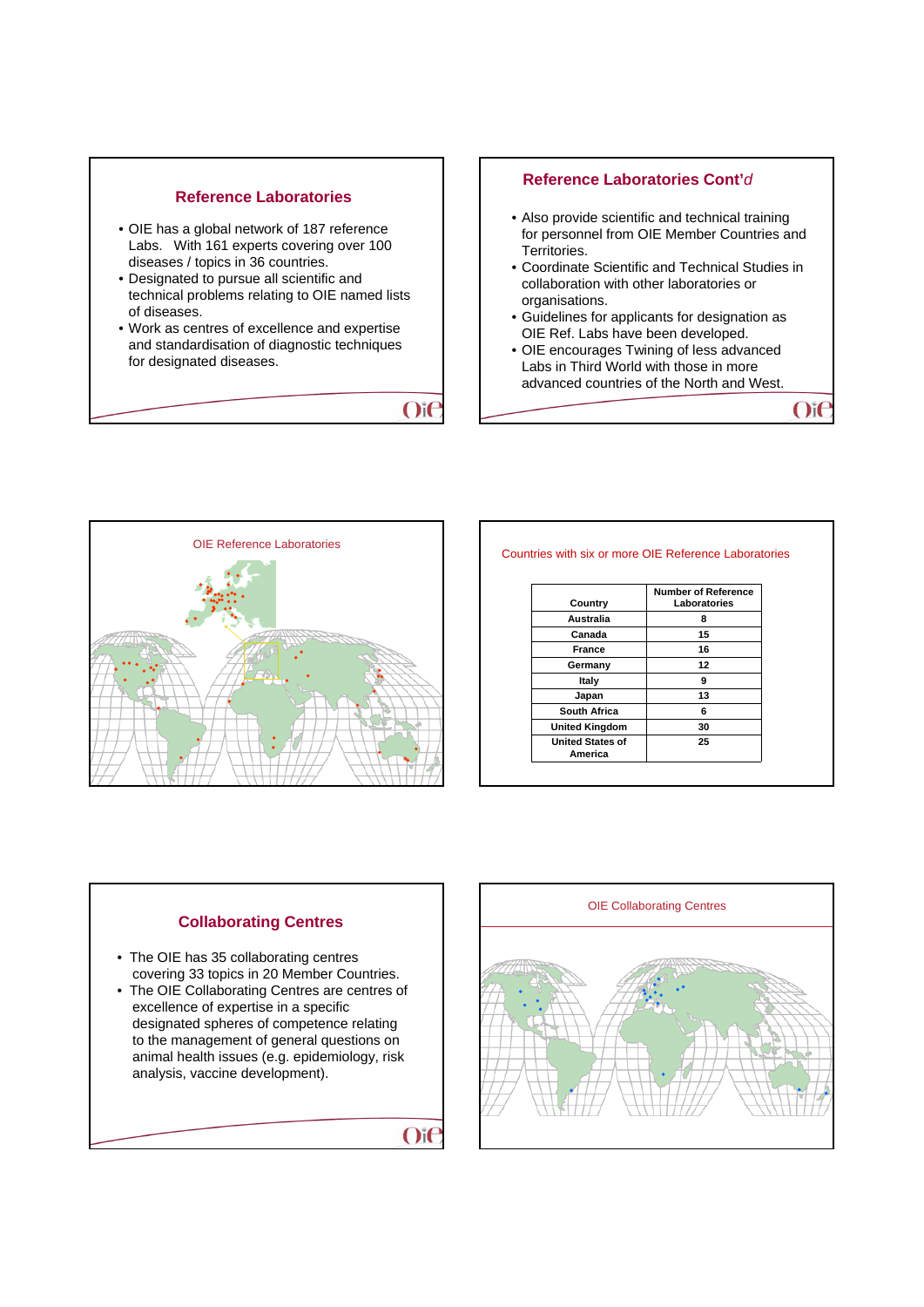





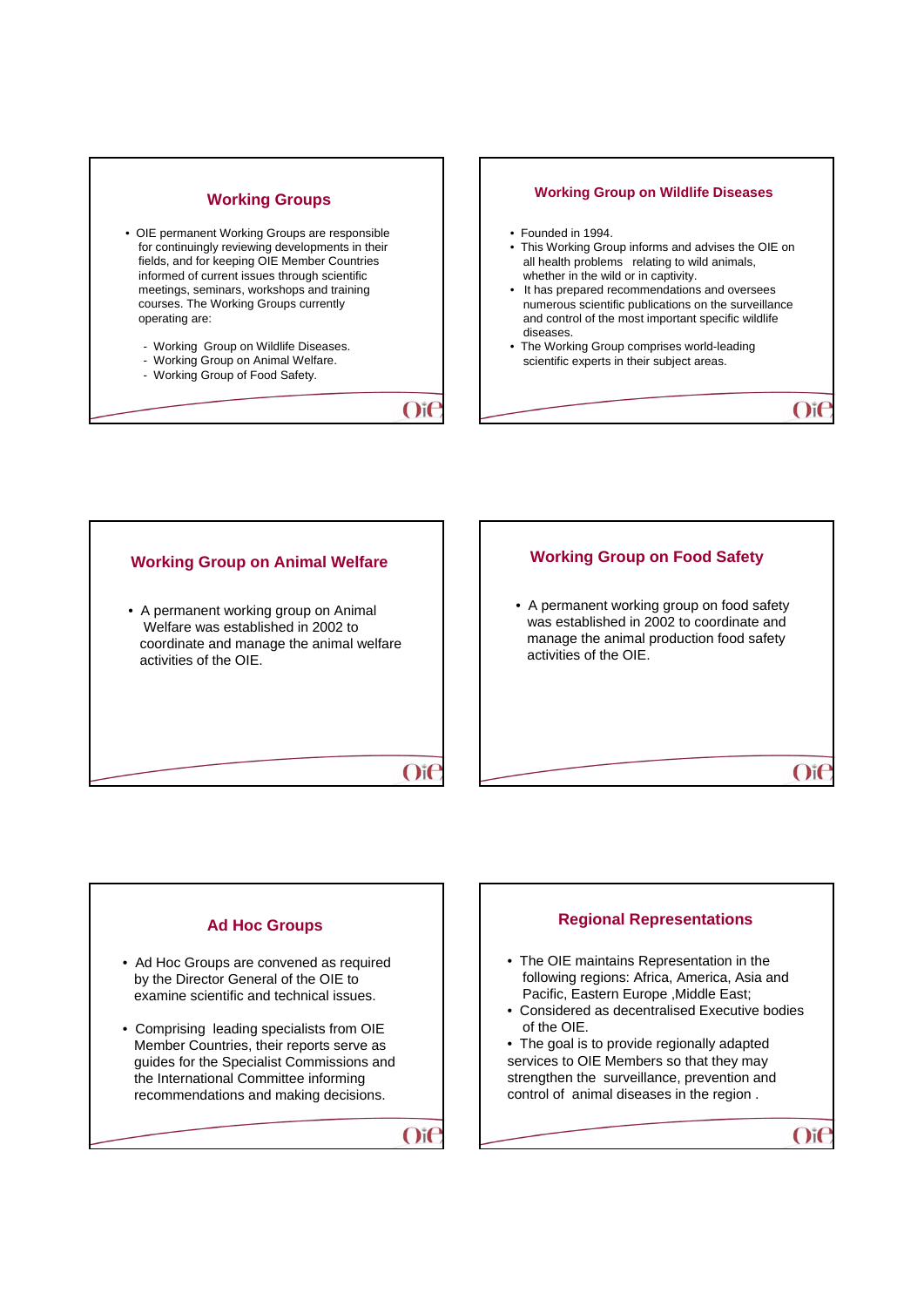### **The OIE Regional Representation for Africa:**

- Established in 2001;
- Has HQs in Bamako, Mali;
- Since then, Sub-Regional several Representations have been established:

| Region                                                                 | Location                               |                                             |
|------------------------------------------------------------------------|----------------------------------------|---------------------------------------------|
| Southern Africa<br>Western Africa<br>Eastern Africa<br>Northern Africa | Gaborone<br>Bamako<br>Nairobi<br>Tunis | <b>Botswana</b><br>Mali<br>Kenya<br>Tunisia |
|                                                                        |                                        |                                             |

### **The OIE has created five Regional Commissions;**

#### **Role**

- Constituted by Delegates, entrusted with Policy Development at Regional Level.
- The Commissions study specific problems encountered by Veterinary Services and organize cooperation activities such as conferences, seminars, workshops at regional level.
- Advocacy for regional interests and influence on decisions of General Assembly.
- These Commissions cover the following regions: Africa, Americas, Europe, Middle East, Asia and, Far East and Oceania.  $O$ if

**Cont'd**

• A Regional Commission Conference is organized once every two years in one of the countries of the region. These conferences are devoted to technical items and to regional cooperation in the control of animal diseases.

• Regional programmes may be developed to reinforce surveillance, prevention and control of major animal diseases, especially for regions where the OIE maintains a Regional or Sub - Regional Representation.

• Regional Commissions report on their activities and submit recommendations to the International Committee.

• In May 2009, elections for the Bureau (President, Vice-President, and Secretary General) of the Regional Commissions were held for a three-year term.

 $O$ it

# **The OIE Regional Commission for Africa**

- Bureau set up in 2001, renewed in 2003 and 2006.
- The current Bureau was elected in 2009. It consists of the following delegates elected in May, 2009:
- i) President: Dr William Olaho-Mukani
- ii) 1st Vice-President. Dr. Daouda Bangoura
- iii) 2nd Vice-President Dr.Mokhtar Fall
- iv) Secretary General Dr. Marosi Molomo

### **Cont'd**

The Conferences for OIE Regional Commission for Africa have been held in the following cities and countries of Africa:

| City                                                        | Country                                                               | Year                                                                       |
|-------------------------------------------------------------|-----------------------------------------------------------------------|----------------------------------------------------------------------------|
| Pretoria<br>Dakar<br>Arusha<br>Maputo<br>Khartoum<br>Asmara | South Africa<br>Senegal<br>Tanzania<br>Mozambique<br>Sudan<br>Eritrea | Jan. 1997<br>Jan. 1999<br>Feb. 2001<br>Feb. 2003<br>Feb. 2005<br>Feb. 2007 |
| Ndjamena                                                    | Tchad                                                                 | Feb. 2009                                                                  |

#### **TECHNICAL ITEMS PROPOSED TOTHE INTERNATIONAL COMMITTEE OR TO REGIONAL COMMISSIONS**

#### **Pretoria (South Africa) – January 1997**

- The role of Veterinary Services in public health.
- Contagious Bovine Pleuropneumonia: diagnosis and prevention.

#### **Dakar (Senegal) – January 1999**

- The effect of structural adjustment programmes on the delivery of veterinary services in Africa.
- Indications for the implementation of stamping-out measures for animal disease control in Africa.

 $O$ if

 $O$ it